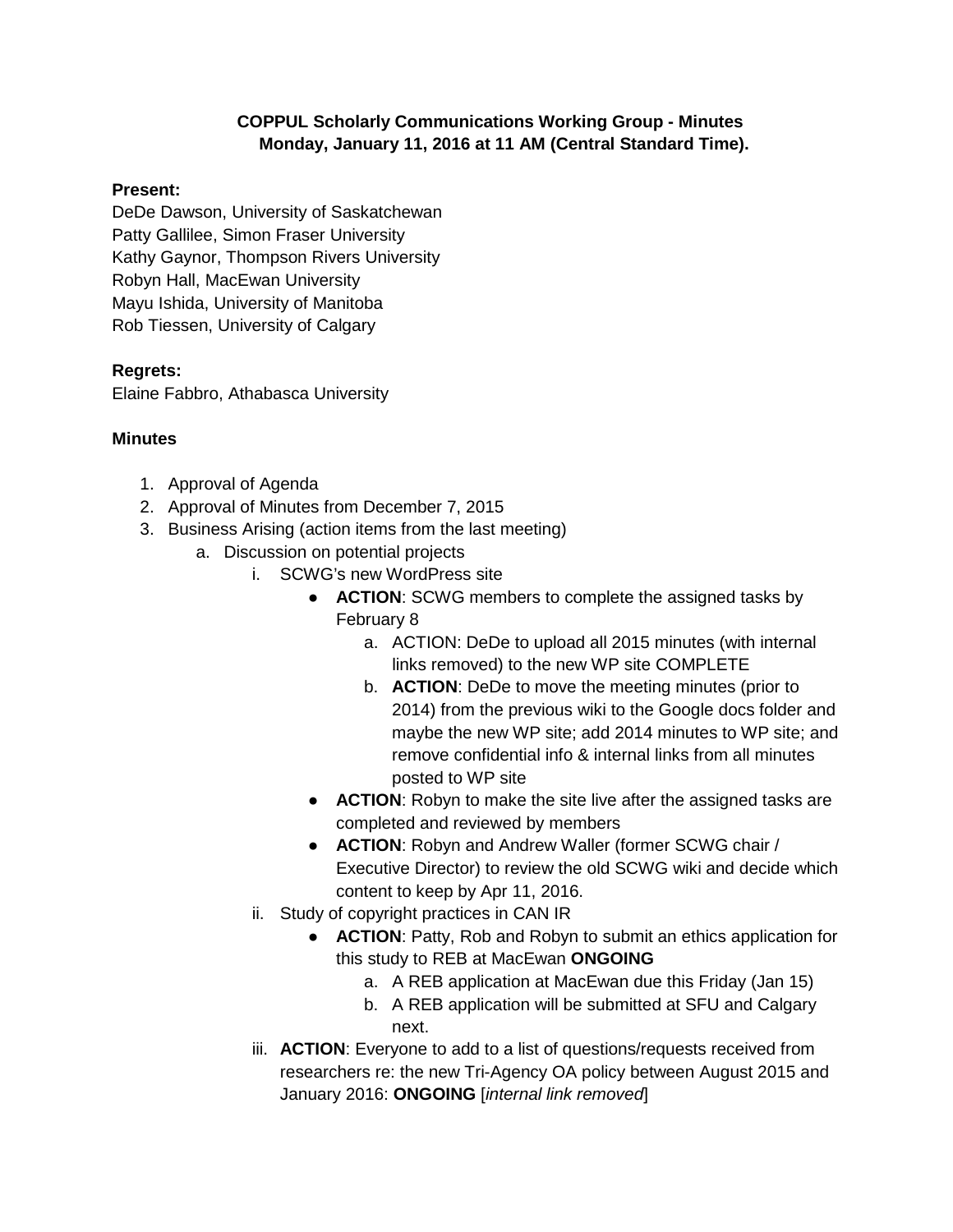- Addition to the list is due by the end of January.
- **ACTION**: Mayu to circulate the draft list of OA questions among SCWG members before passing it to the CARL OA Working Group
- b. COPPUL SCWG sponsorship for 2015 Open Access Week
	- i. ACTION: Mayu to clarify the responsibilities with COPPUL administration
		- Andrew Waller (Executive Director) confirmed the following division of responsibilities between the COPPUL administration and SCWG. COMPLETE
			- a. COPPUL administration:
				- i. Send a call for proposals (CFP) and announce winners through COPPUL's official channels (website, Twitter, listservs)
				- ii. Arrange sponsorship payment
				- iii. Archive event recordings at the COPPUL website, and also restore links to the previous winners' recordings. (Report any inactive links to the administration.)
			- b. COPPUL SCWG:
				- i. Review and deliberate on proposals
				- ii. May circulate a CFP and announce winners through the SCWG WordPress site and COPPUL listservs
				- iii. May link to the archived recordings at the COPPUL website from the SCWG WordPress site
		- Andrew is fine with the idea of sending a CFP in July.
		- Andrew confirmed that the sponsorship will cover expenses other than those related to web-broadcasting while the capacity to webbroadcast an OA event live is the main requirement of the sponsorship.
	- ii. **ACTION**: Mayu to update the proposal form
		- Use the new timeline:
			- a. April Announce the new timeline
			- b. May Send out a CFP
			- c. June 15 Proposals due
				- i. Two weeks to review proposals
			- d. July 1 Announce winners
		- Include instructions for the grant recipient explaining how to notify COPPUL of the location of the archived recording
		- The proposal form should be turned into a Google form/something that can be completed and submitted online.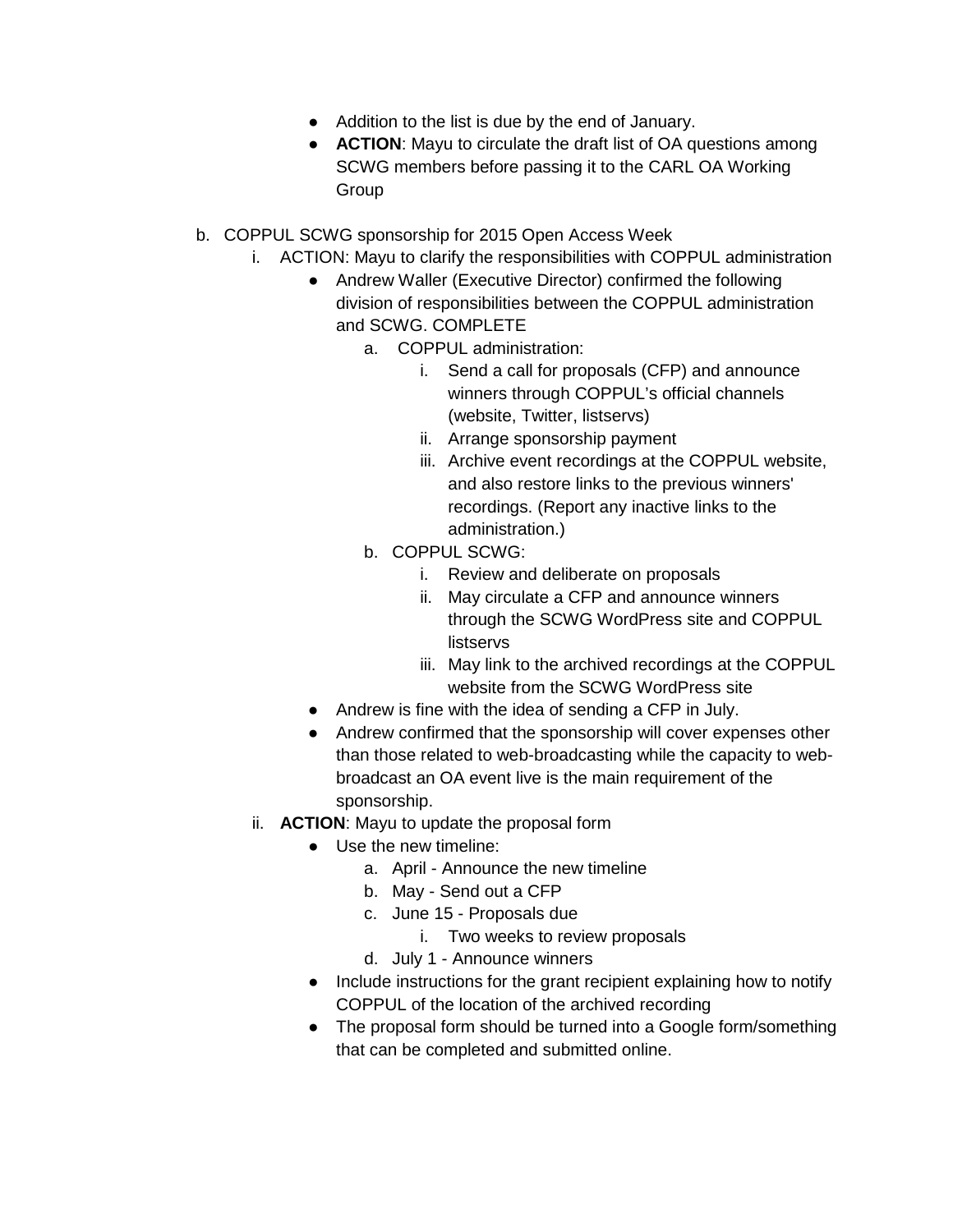- iii. **ACTION**: Patty to follow up with SFU/UBC winner re: archiving the talk, and asking Alison to upload the link to the archived/IR version to COPPUL site **ONGOING**
	- Patty's update re: SFU/UBC talk (2015-12-08): The recording is with the organizers who are waiting on a final speaker release. When that is complete, the recording will be made available on SFU/UBC institutional repositories. As it stands, there are no instructions for the grant recipient explaining how to notify COPPUL of the location of the archived recording.
	- Patty to follow up with the SFU/UBC contact re: the status of the event recording
- c. New SCWG members
	- i. SCWG has no formal selection process for a new member, and will establish one for the future. Meanwhile, SCWG considered the following factors in selection:
		- Current/future provincial representation within SCWG Will need reps from SK in 2017
		- Size of a rep's institution May need more representation of small/medium institutions
		- Draft selection criteria based on the discussion
			- a. [*internal link removed*]
	- ii. ACTION: Mayu to ask the COPPUL administration who selects a new member (Board of Directors or SCWG), and whether SCWG's terms of reference (TOR) should be changed based on the selection criteria **COMPLETE** 
		- Andrew Waller (Executive Director) says it is the Board of Directors who selects a new member; the Board approves or rejects a candidate recommended by SCWG.
		- Andrew thinks that the member selection criteria and TOR should be in agreement with each other. He also warns against including in TOR representation of institution sizes, which is an important factor to consider but may be difficult to maintain always.
		- If SCWG is to update TOR, then the draft of the new TOR will be submitted to Executive Director, who will review and provide feedback. Once the new TOR is finalized, then it will be tabled and approved either 1) at a monthly Board meeting or 2) at a biannual Directors meeting.
- 4. New Business
	- a. Review the terms of reference (TOR) w.r.t. the new membership selection criteria
		- i. Current TOR: [http://www.coppul.ca/sites/default/files/uploads/SCWGToRef%20-](http://www.coppul.ca/sites/default/files/uploads/SCWGToRef%20-%20Revised%20Sept%202014.pdf) [%20Revised%20Sept%202014.pdf](http://www.coppul.ca/sites/default/files/uploads/SCWGToRef%20-%20Revised%20Sept%202014.pdf)
		- ii. DRAFT membership selection criteria: [*internal link removed*]